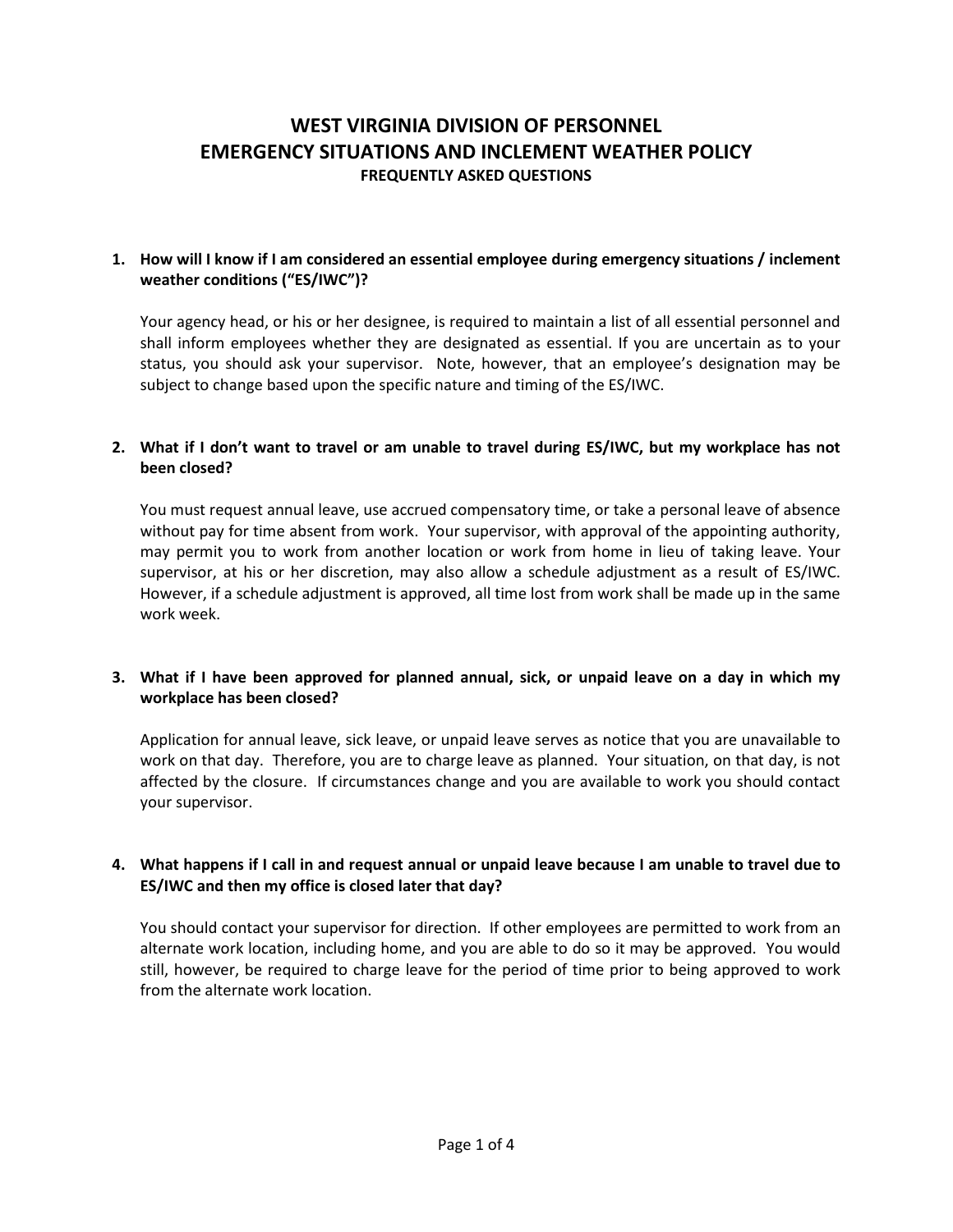#### **5. If I work during a day when other employees at my agency are sent home due to ES/IWC, will I receive comparable time off?**

No, comparable time off is not permitted. Since all affected employees are either at work, working from an alternate location, working from home, or charging leave, you would not receive comparable time off. However, if you are eligible for overtime under the federal Fair Labor Standards Act (FLSA), and you work more than 40 hours during the work week, you may receive compensatory time off based on your agency's policy or procedure. Please note, compensatory time off under FLSA is different from comparable time off.

#### **6. If I am instructed to report to work or return to my normal workplace at a time later than my normal starting time due to ES/IWC, am I paid for my travel time?**

If you reported to work as normal, and then were instructed to work from home, work from an alternate location, or remain in on-call status, but later in the day were required to return to work, travel time is considered work time. However, if you are required to report to your normal workplace at a time later than your normal starting time, travel time is not considered work time under FLSA, and therefore, is not paid time.

## **7. How will I know what duties I am to perform when my normal work location is closed due to ES/IWC?**

During ES/IWC, supervisors shall assign employees meaningful work assignments that may be performed from an alternate work location, including working from home. When feasible, off-site work assignments should be arranged in advance, documented, and periodically updated to ensure necessary resources are available. If the employee is unwilling or unable to complete the work assigned, he or she shall take appropriate leave.

#### **8. What type of work can I assign to my employees when the normal work location is closed due to ES/IWC?**

Employees must be assigned meaningful job-related duties. While it is acceptable to create work plans that include the use of the internet (see below), it is strongly recommended that supervisors also provide work plans that do not include the use of power/internet in case of outages. Supervisors may solicit input from employees regarding proposed projects that can be performed from an alternate work location and update the information periodically. Upon return to work, employees must provide a summary of the work performed from the alternate work location or at home.

(*NOTE: Work performed from an alternate work location must be accomplished in compliance with the requirements set forth in the Executive Branch Confidentiality Agreement and other applicable privacy law, rule, or policy.*)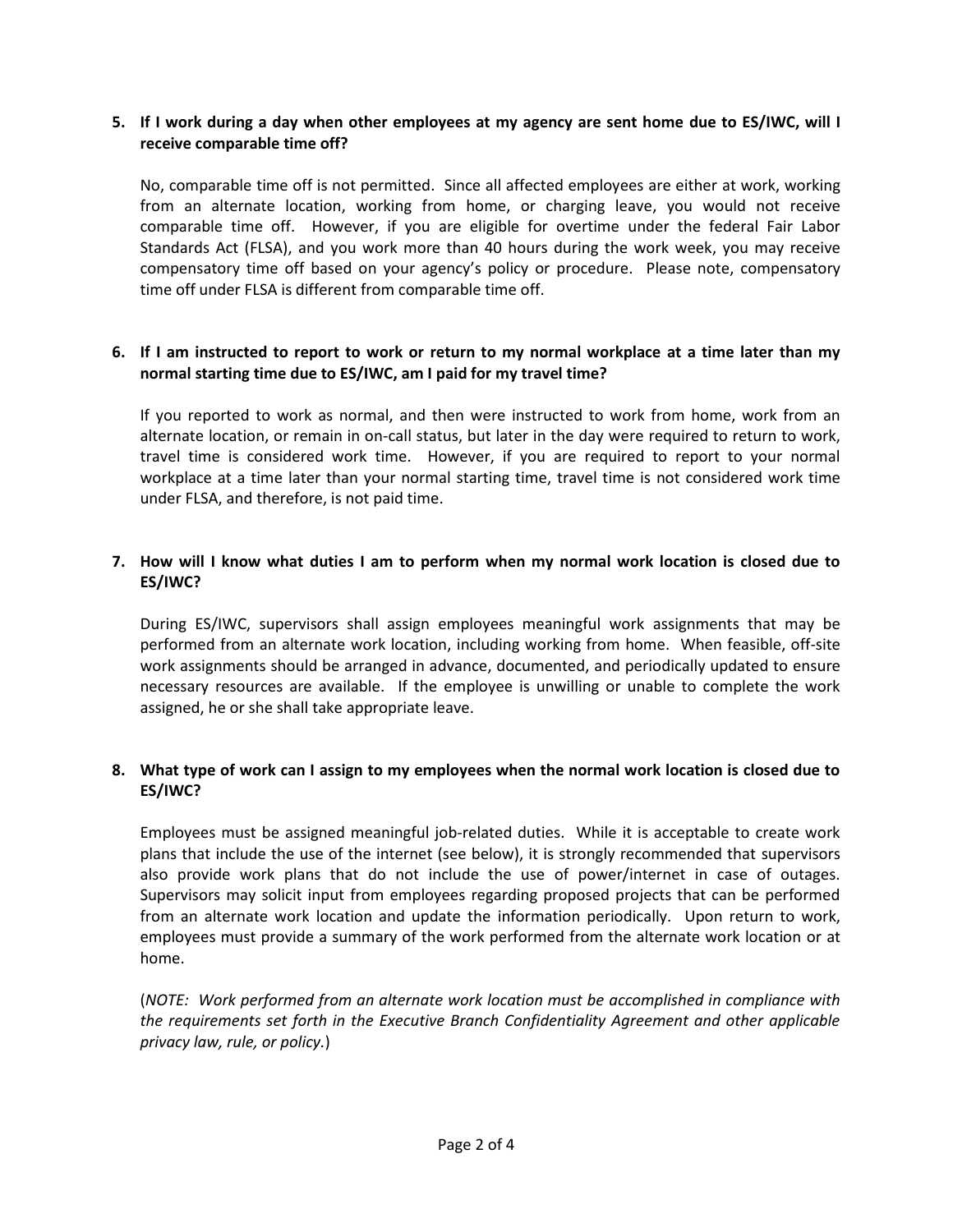Examples of job-related duties that may be performed from an alternate work location include:

- Normal work assignments that can be performed remotely such as checking emails, returning calls, processing transactions, etc.
- Online training related to the employee's job-duties (e.g., Division of Personnel supervisory classes, Office of Technology training, Privacy training, etc.).
- Training related to the employee's job-duties or employment using electronic media (e.g., CD, flash drive, etc.), hard-copy materials, or library resources.
- Reviewing and/or updating work-related documents such as reports, functional job descriptions, comprehensive desktop procedures, policies/procedures, statutes, agency rules, agency Continuity of Operation (COOP) plans, etc.
- Document retention and review projects.
- Projects agreed to in advance with the supervisor.

## **9. As an essential employee, what happens if I cannot or choose not to report to work during ES/IWC?**

Essential employees who fail to report to work as scheduled during ES/IWC will be required to charge leave and may be subject to disciplinary actions as outlined by their agency policies. Under limited circumstances, essential employees may be excused from work if so directed by the Governor, appointing authority, or his or her designee.

# **10. As an employee of a local health department affiliated with the West Virginia Division of Personnel, how am I affected when the Governor declares closure of State offices?**

Personnel directives and guidance from the Governor or his designee do not affect local health department employees. Your local health department administrator or his or her designee shall provide the department's employees personnel directives and guidance during ES/IWC in compliance with the *Emergency Situations / Inclement Weather* policy.

# **11. May a supervisor deny my request for annual leave during ES/IWC?**

Annual leave shall be approved during ES/IWC for employees not designated as essential personnel unless approval would have an adverse impact on the agency's ability to accomplish its mission as provided in the Division of Personnel *Administrative Rule* (143CSR1). Annual leave may be approved in limited circumstances during ES/IWC for essential personnel, pursuant to the ES/IWC policy.